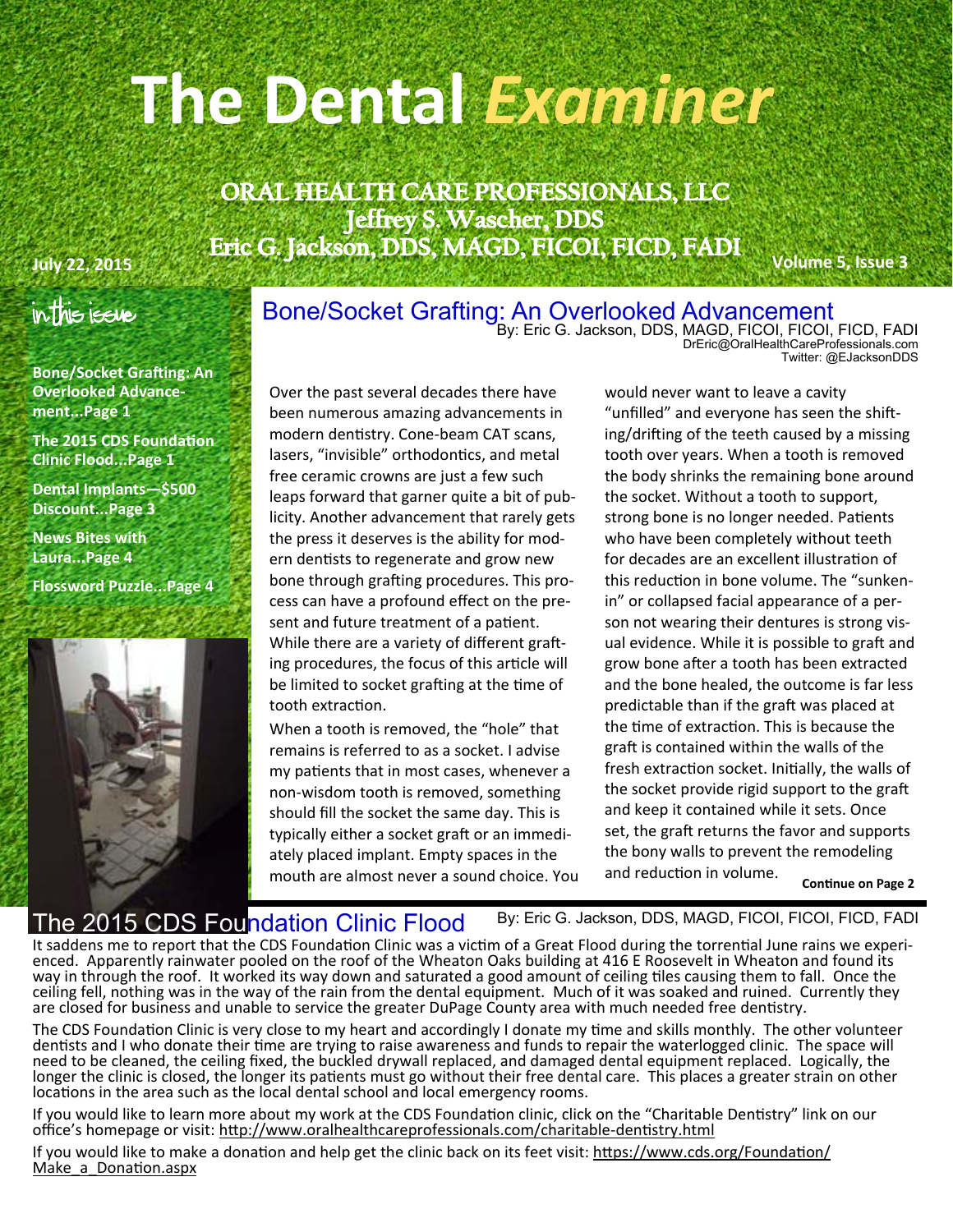Once the tooth is extracted, the socket is thoroughly cleaned and the graft material is placed. There are numerous types and brands of bone grafting materials at your dentist's disposal. Many of the most common grafts have the consistency of wet sand, although the type chosen by the dentist can vary. Once the graft is placed, it is commonly covered with a protective membrane. This membrane serves to contain the graft until it sets as well as prevent the gum tissue from infiltrating the socket. The membrane is typically secured with several sutures. Healing time of the graft varies depending on the type of material used, location of the graft, and volume of graft placed. In general, socket grafts can mature anywhere from 3 to 6 months from the day of sur‐ gery. This "healing time" is an extremely useful tool in the hands of a dentist skilled in comprehensive treatment planning. It serves as a built‐in buffer to space out dental procedures and allows the patient to make educated decisions regarding the next step in his/her den‐ tal treatment (i.e. live with a missing tooth, have a bridge or partial made, or have an implant placed). Socket grafting is an essential step if you are consider-

ing a dental implant because the graft will help maintain the natural contours of your jawbone. By maintain‐ ing the maximum volume of bone, the success of the planned dental implant will be far more predictable. Bone remodeling occurs immediately after a tooth is

extracted and can last for several years. In the first year the bone can experience a 25% decrease in volume and within the first 3 years after tooth loss there is a 40-60% decrease in width. This loss of bone volume is one of the most important factors in whether a patient is a candidate for dental implants. While only measured in millime‐ ters, these percentage decreases are ex‐ tremely significant! Imagine losing 25% of your height over the next year and what it would mean to your overall health and how you function! Socket grafting is not confined to the world of implants. It also optimizes a fixed bridge by nearly eliminating the typical "collapsing" or "shrinking" of the bone, providing a very natural look and a very cleansable bridge. Due to a variety of reasons, this important grafting procedure is not done routinely in most dental offices. Low public awareness of the importance and benefits of socket grafting at the time of extraction is a significant factor in this problem. Patients interested in dental implants should discuss socket grafting with their dentist before the extraction even if the implant is only a possibility in the future. Grafting will prevent the initial rapid resorption of the bone, but only a dental implant will maintain it indefinitely. Without an implant, the body will eventually begin the resorp‐ tion process and destroy bone. This process can begin as early as 9-12 months after the surgery, but always proceeds at a dramatically slower pace compared to if no graft was placed. Dentistry today is more complex than any point in history and it requires dentists to be more skilled than ever before. Socket grafting has rapidly become a cornerstone of modern dentistry. Whenever I've lectured to fellow dentists at their study clubs or students at the dental school, I almost always focus my first top‐

ic on socket grafting. I feel it is a skill that should be offered within every dental office, just like filling and crowns. If you would like to speak about socket grafting, or any other dental topic, please feel free to call the office and schedule a compli‐ mentary appointment with me. I am extremely passionate about modern dentistry and sincerely love discussing it with patients. As always, if you have any additional questions or would like to speak further about this topic, please do not hesitate to contact me.





## **September 18, 2015 (Friday) 11:00 am to 1:00 pm**

*(630) 963-6750*  The Tooth Fairy is coming to our office to meet the children of our community and help teach good oral health habits. *FREE* event to everyone. Make your reservation today, only a few slots still open.

**The Dental** *Examiner* **Page 2**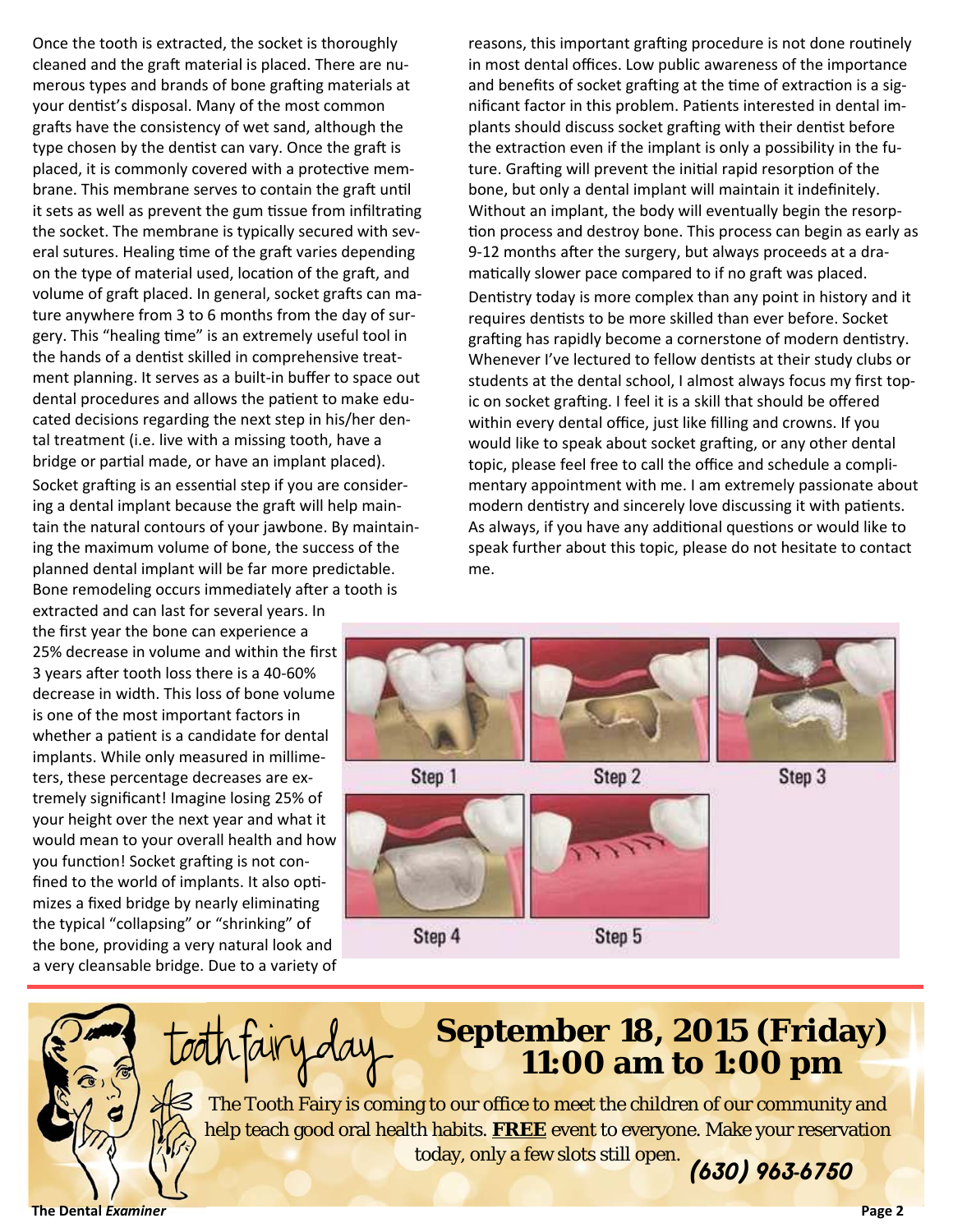

# Did you know we are accepting new patients? *Refer family & friends and receive a gift card.*

Your referral of friends, neighbors and family is one of the finest compliments that we can receive! In appreciation for your loyalty and trust we would like to say "Thank you" by offering you a gift card.

## Refer 1 Friend or Family and we will send you a \$50 Lettuce Entertain you gift card.\*

Refer 2 Friends or Family and we will send you a \$100 Visa gift card.\*

Refer 3 Friends or family and we will send you a \$150 Visa gift card.\*

**\*New patient must complete New Patient Exam to be eligible for referral program & mention you as his/her referral.** 

19.Floss, 18.Composite, 17.Tooth, 13.Novocaine, 8.Appointment, 7.Ache, 6.Smile, 4.RootCanal, 2.Fluoride, **ACROSS:** Answers: Flossword 11. cs, Ɵ Endodon 10. cs, Ɵ Periodon 9. 5.Hygienist, on, Ɵ 3.Examina 1.Toothpaste, **DOWN:**  cs. Ɵ 23.Orthodon & 22.NitrousOxide, 21.Denture, Dentistry, 12.Retainer, 14.Cavity, 15. Tongue, 16.Dentist, & 20. Gum

## \$500.00 OFF DENTAL IMPLANTS\*

**In honor of our June 1st Anniversary, we are offering \$500.00 off Dental Implants in June and July 2015! Call 630-963-6750 to schedule your FREE Dental Implant Consult** 

#### **with Dr. Eric Jackson!**



 **Replace missing teeth Stabilize loose dentures Replace dentures completely** 

- **Prevent premature aging**
- **Increase your confidence**
- **Floss normally once again**
- **Get the smile you always wanted**

All surgical dental implants placed in June and July 2015 will receive \$500.00 off! For added convenience, implants and implant restorations can be completed from start to finish all in our office. Dr. Jackson would place the implant and your dentist can complete the implant restoration.

\*500.00 Off is valid for the surgical placement of new dental implants placed in the month of June and July 2015. It does not apply to restoration of dental implants.